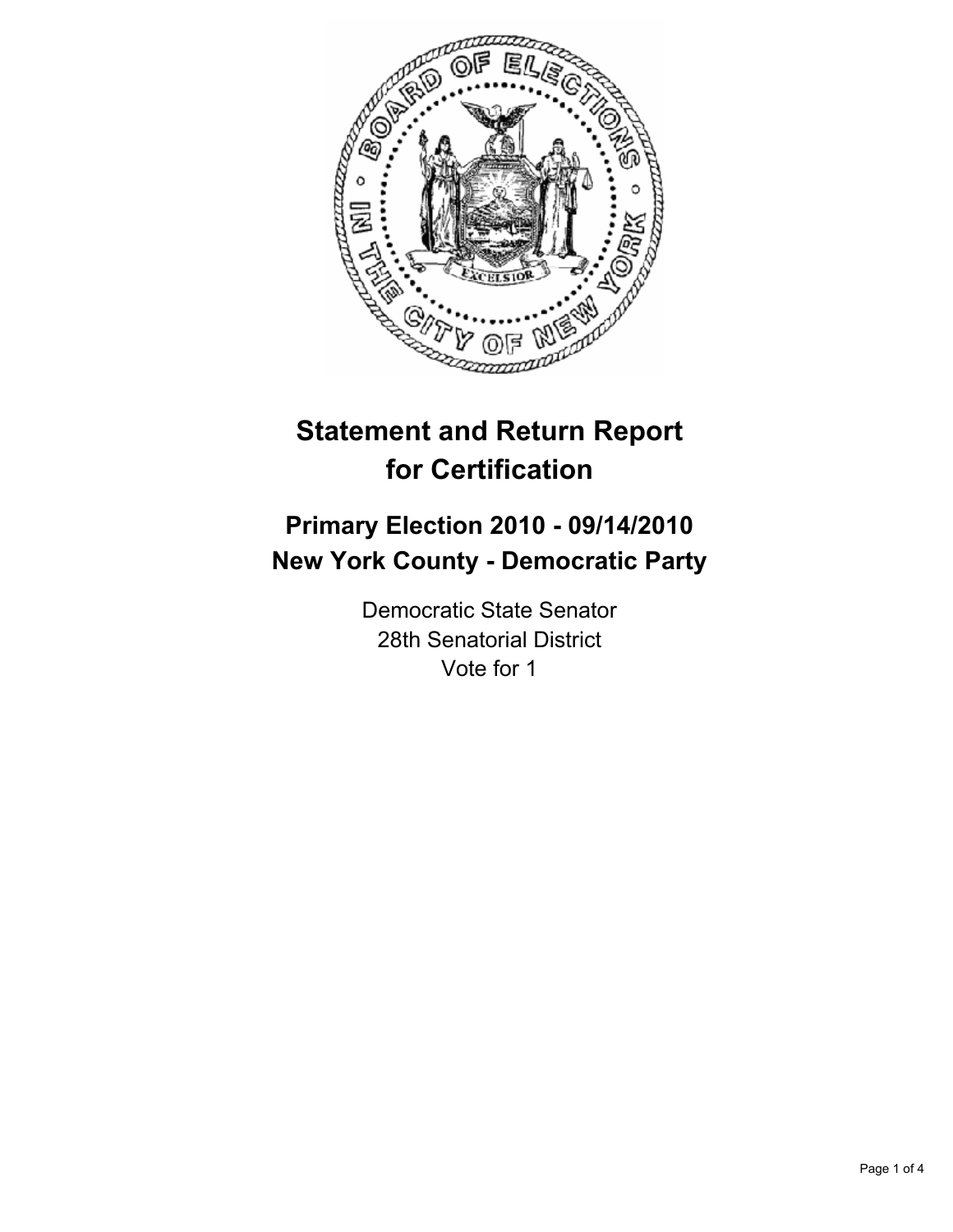

## **Assembly District 65**

| <b>PUBLIC COUNTER</b>     | 874 |
|---------------------------|-----|
| <b>EMERGENCY</b>          | 0   |
| ABSENTEE/MILITARY         | 23  |
| <b>AFFIDAVIT</b>          | 29  |
| <b>MARK ESCOFFERY-BEY</b> | 140 |
| <b>JOSE M SERRANO</b>     | 625 |
| CARLUEI (WRITE-IN)        |     |
| DAVID PATERSON (WRITE-IN) |     |
| JIM LUCE (WRITE-IN)       |     |
| LIZ KRUEGER (WRITE-IN)    |     |
| NO NAME (WRITE-IN)        | 4   |
| <b>Total Votes</b>        | 773 |

#### **Assembly District 68**

| <b>Total Votes</b>           | 3,604          |
|------------------------------|----------------|
| YMA RODRIGUEZ (WRITE-IN)     | 1              |
| NO NAME (WRITE-IN)           | 21             |
| JOSE GRAJJALES (WRITE-IN)    | 3              |
| FERNANDO SALICRUP (WRITE-IN) | 1              |
| CHUCH BURKSY (WRITE-IN)      | 1              |
| CHARLES RANGEL (WRITE-IN)    | $\overline{2}$ |
| CHARLES BARRON (WRITE-IN)    | 1              |
| CANDIDATO ANOTADO (WRITE-IN) | 1              |
| BILL PERKINS (WRITE-IN)      | 5              |
| ANTAHO (WRITE-IN)            | 1              |
| <b>JOSE M SERRANO</b>        | 3,030          |
| <b>MARK ESCOFFERY-BEY</b>    | 537            |
| <b>AFFIDAVIT</b>             | 94             |
| ABSENTEE/MILITARY            | 127            |
| <b>EMERGENCY</b>             | 16             |
| <b>PUBLIC COUNTER</b>        | 4,566          |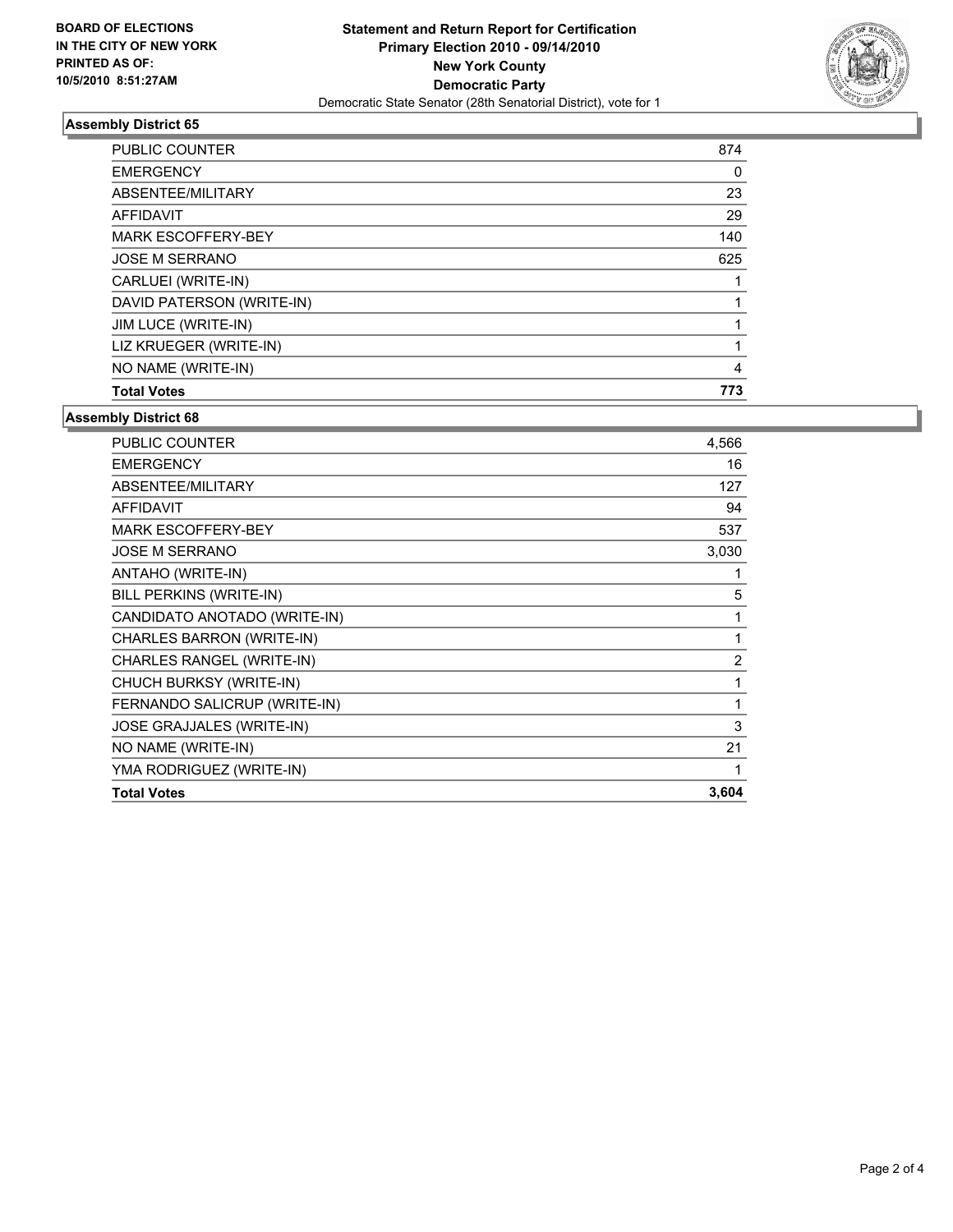

## **Assembly District 73**

| <b>PUBLIC COUNTER</b>             | 1,697        |
|-----------------------------------|--------------|
| <b>EMERGENCY</b>                  | 0            |
| <b>ABSENTEE/MILITARY</b>          | 42           |
| <b>AFFIDAVIT</b>                  | 29           |
| <b>MARK ESCOFFERY-BEY</b>         | 307          |
| <b>JOSE M SERRANO</b>             | 1,059        |
| ADAM CLAYTON POWELL IV (WRITE-IN) |              |
| ALFRED CACTELLANOS (WRITE-IN)     | 1            |
| CAROLYN MALONEY (WRITE-IN)        | 1            |
| CHANGE (WRITE-IN)                 | 1            |
| DANIEL GOLDIN (WRITE-IN)          | 1            |
| MARK ESCOFFERY-BEY (WRITE-IN)     | $\mathbf{1}$ |
| NO NAME (WRITE-IN)                | 30           |
| ROBERTO RODRIGUEZ (WRITE-IN)      | 1            |
| <b>Total Votes</b>                | 1,403        |